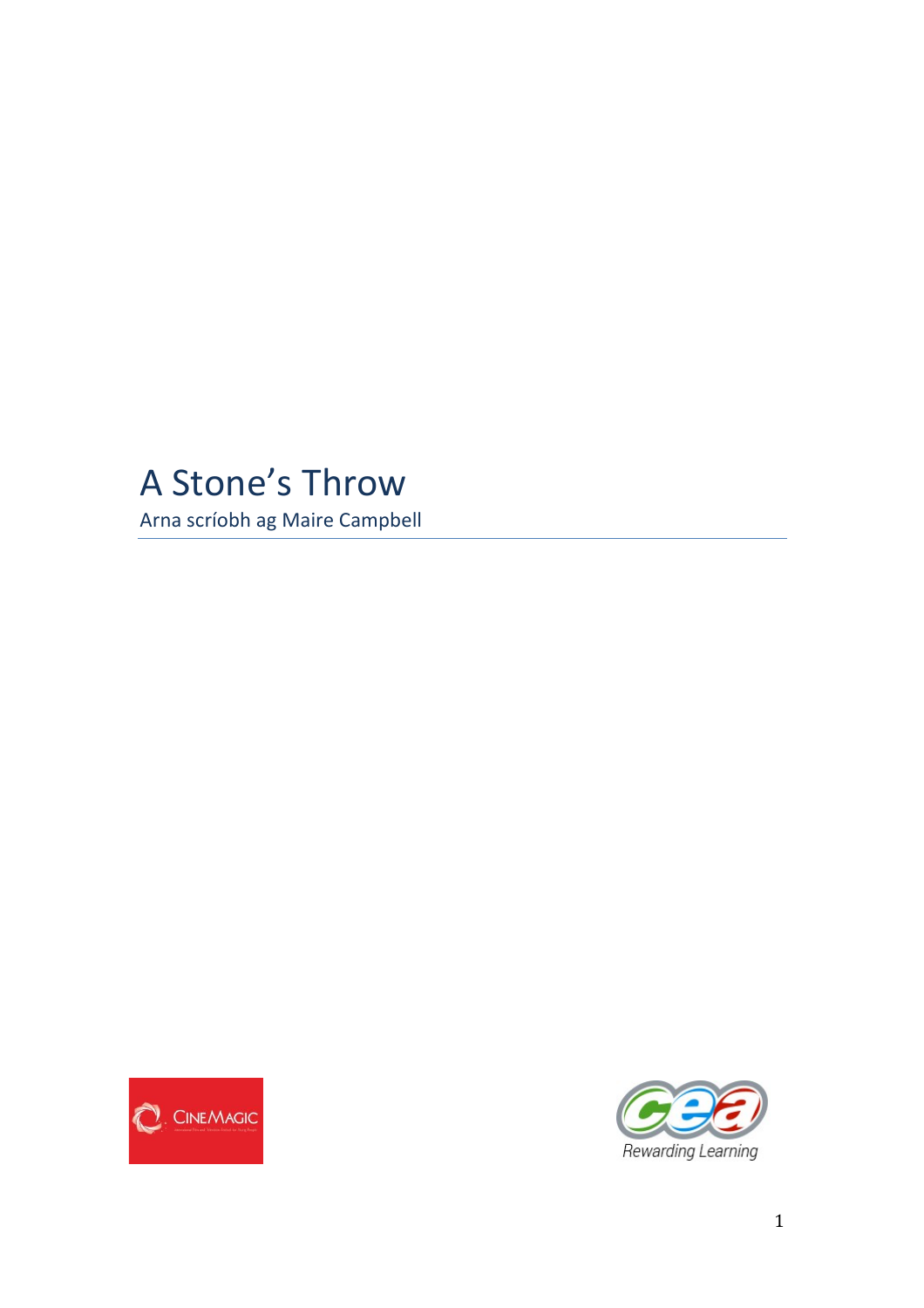# **Liosta Aisteoirí**

**Jack Óg Jack Daideo Daid Mam JC (an tOibrí Óige) triúr cairde nó ceathrar Círéibeoirí/Baill de Club na nÓg/Cairde/Damhsóirí/Póilíní/ Gardaí Príosúin**

Tá líon na n-aisteoirí solúbtha (idir 5 agus 25) Rinne 18 mball an léiriúchán bunaidh a thaibhiú agus d'éirigh go han-mhaith leis an líon sin. Bíonn an fhoireann ag síorathrú go nglacann róil charachtair éagsúla e.g. Bhí Jack Óg ina chíréibeoir agus ina bhall den Chlub Óige chomh maith.

Fanann an fhoireann ar an stáitse an t-am ar fad. Nuair nach bhfuil baint acu le radharc, fanann siad i staidiúir reoite láidir neodrach.

## **Nótaí Stiúrthóra**

I ngné an damhsa ní gá go mbeidh an fhoireann 'go maith' ag damhsa. Is iad gluaiseachtaí uainithe a chuireann radhairc agus mothúcháin i láthair go hamharclannach don lucht féachana.

Níl de phrapaí ann ach scaif le Daideo a chur in iúl. Úsáidtear mím mar shampla, agus cloch á caitheamh. Is féidir mallghluaiseacht a úsáid chomh maith ar mhaithe le héifeacht mhór.

Tá fuaimrian agus maisíochtaí fuaime molta ann ach, is féidir an dráma a thaibhiú go rathúil chomh maith gan na gnéithe seo.

#### **Fad Reatha – 25-30 bomaite**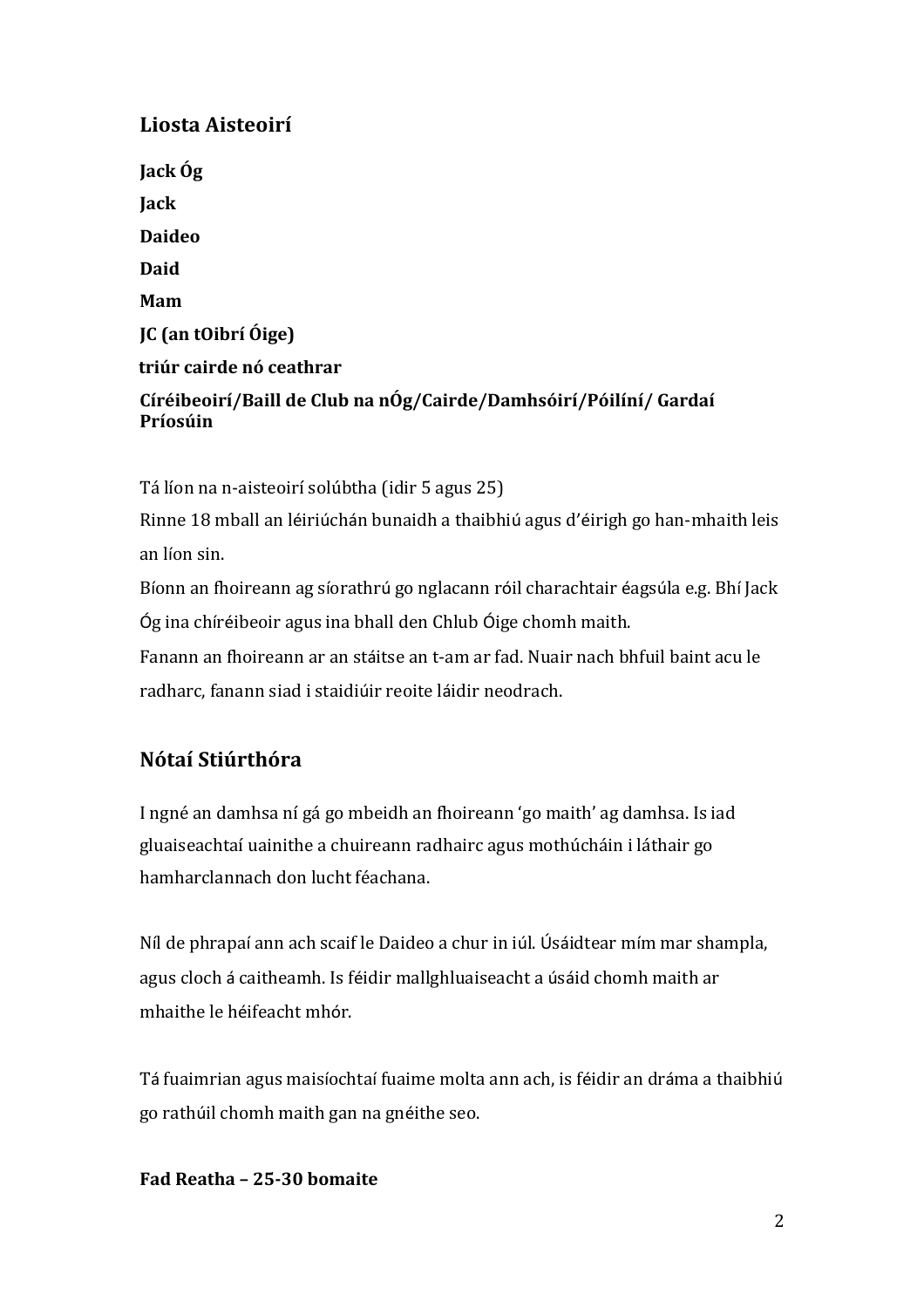## **Radharc 1 Seicheamh Tosaigh**

Seasann an fhoireann i líne, ar chúl, agus staidiúirí láidre ionsaitheacha á nglacadh acu.

*Reoigh.*

*Suíonn Jack Óg sa lár ag súgradh lena otharcharr bréige.*

**Jack Óg:** Nee naw, nee naw, nee naw.

## **Castar Ceol - "I Predict a Riot" le Kaiser Chiefs**

*Bogann an fhoireann faoi mhallghluaiseacht, Ag tógáil Jack Óg san aer agus iad ag teacht chun tosaigh. De réir mar a thosaíonn an cúrfa téann siad i mbun círéibe i bhfíor-am, ansin céimníonn siar ar chúl.*

*Reoigh.*

*Filleann Jack Óg ar lár an stáitse le hotharcharr bréige.* 

*Céimniú Amach*

## **Radharc 2 Jack Óg agus Daideo**

Daideo: Píceabú! Maith go leor, Jack, tá do chuid tae chóir a bheith réidh.

**Jack:** Sin mise, Jack. Bhí mé i mo chónaí le mo Dhaideo cuid mhaith den am, ach mo Mham, ní raibh sí riamh ann, i gcónaí sa phub, bhí fuath agam uirthi. Bhí m'athair sa chlincear, i bpríosún.

Ba é mo Dhaideo mo laoch, ba é.

## **Radharc 3 Fásann Jack suas, agus a Dhaideo lách ag amharc ina dhiaidh**

## **Castar ceol- "The Reason" le Hoobastank**

*Tosaíonn an ghluaiseacht de réir an amhráin seo le Daideo sa tóir go spraíúil ar Jack Óg. (Caitheann Daideo scaif lena charachtar a chur in iúl).*

Téann Daideo ar a cheithre boinn agus léimeann Jack Óg ar a dhroim. Titeann siad *beirt ar an urlár agus déanann gáire.*

*Múineann Daideo roinnt gluaiseachtaí dornálaíochta dó.*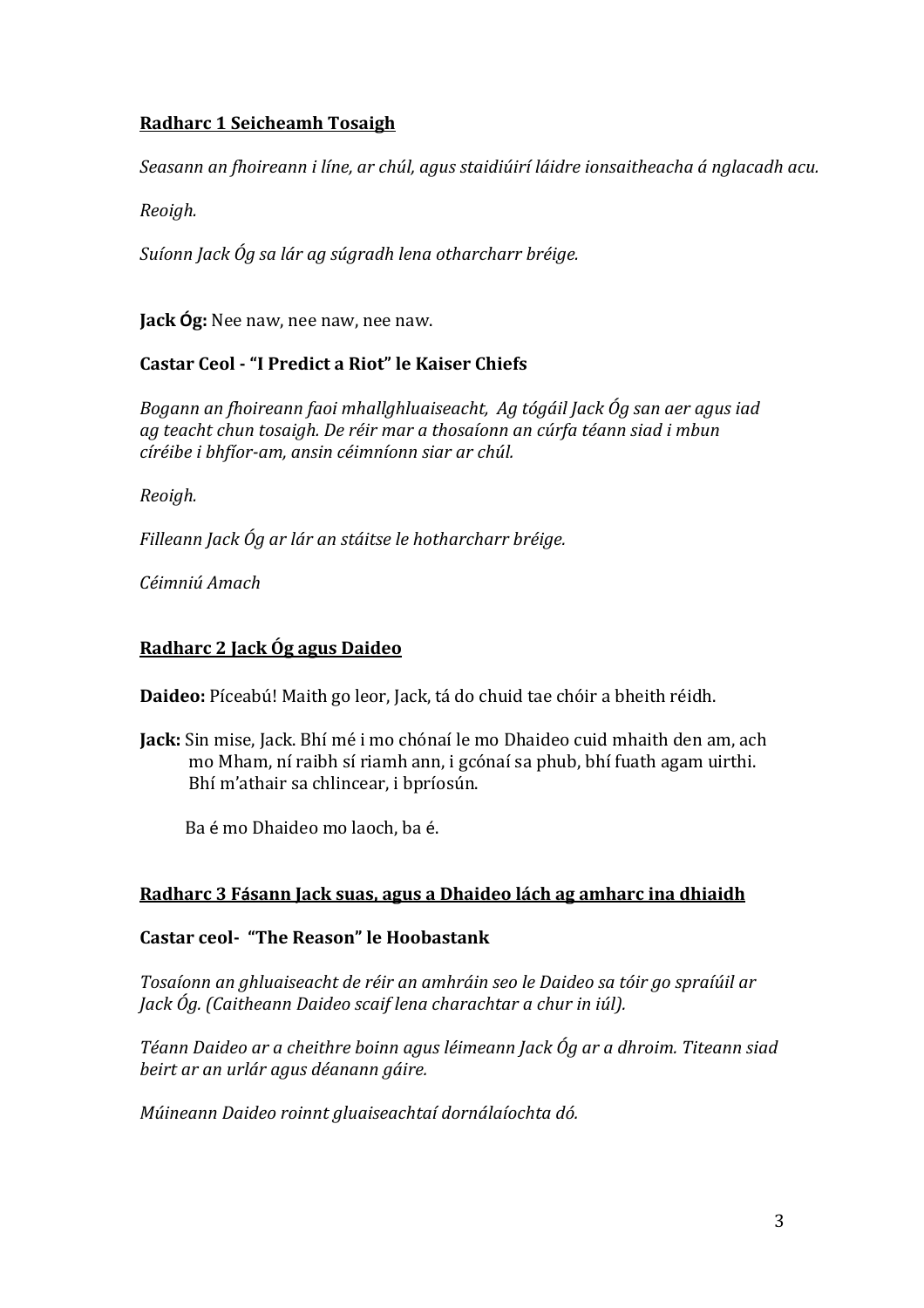Luíonn Jack Óg síos agus cuireann a Dhaideo blaincéad ar a bharr, ansin bogann sé *leis an doras a dhruidim. Luíonn Jack síos in aice le Jack Óg agus sleamhnaíonn sé an* blaincéad anuas air féin. Ansin slogtar Jack Óg siar isteach san fhoireann.

*Buaileann Daideo ar dhoras an tseomra leapa, Jack ina dhéagóir anois. Téann Daideo a speáráil/ a dhornáil le Jack.*

*Múineann Daideo tiomáint dó.*

*Tá scairt ghutháin fheargach ag Jack lena Mham.* 

*Tugann Daideo sólás dó.*

*Céimníonn an ceol amach*

#### **Radharc 4 Cóisir**

#### **Castar ceol-** "Silence" le Delerium FT. Sarah McLachlan (Athmheascadh Tiesto)

**Cara 1:** Jack is cosúil go bhfuil cóisir á reáchtáil ag mo dhuine, ar mhaith leat dul ann?

**Cara 2:** Seo bí linn. Beidh an-chraic ann!

**Jack:** Maith go leor, seo linn!

Tagann an fhoireann chun tosaigh faoi mar a bheadh siad ag damhsa ag dioscó. *Athraítear an ceol go....* 

## **Castar ceol- "Tik Tok" le Kesha**

**Foireann:** Sea! (srl)

*Seicheamh damhsa - Téann an fhoireann i mbun damhsa, anois is arís seasann*  duine chun tosaigh le 'gluaiseacht damhsa' a dhéanamh.

*Tagann cairde Jack isteach. Céimnítear an ceol amach.*

**Cara 1:** Chuala mé go bhfuil craic éigin ar siúl thuas sa tsráid.

**Cara 2:** Sea círéibeacha agus araile. Seo linn.

Jack: 'Magadh atá tú! Dúirt mé le Daideo nach dtarraingeofainn trioblóid orm féin. Níl mé ag iarraidh a bheith ag dul don stuif sin.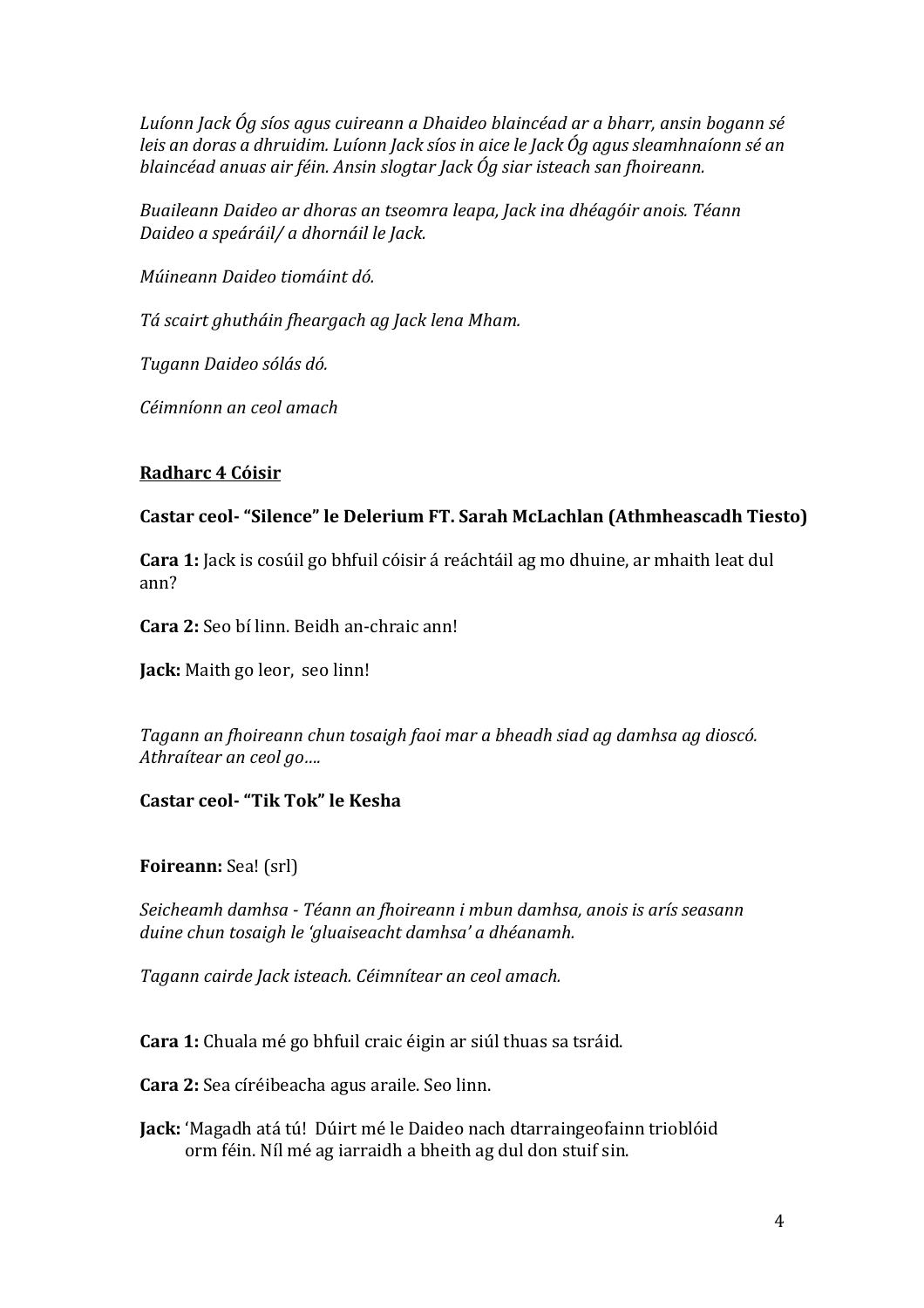**Cairde:** A, beir greim ort féin, tá muidne ag dul cibé ar bith. Leibide! Goitse Jack!

## **Ardaítear ceol ansin Céimnítear Amach é**

Fágtar Jack ar an stáitse, déanann sé a mhachnamh agus géilleann. *Tagann an fhoireann le chéile i suíomhanna réamhchíréibe. Scarann an fhoireann ina dhá grúpa agus tugann aghaidh ar a chéile. Tá an-teannas ann.* 

**Jack:** Cén fáth nach rachainn?

*Ritheann Jack leis*

*Músclaíonn an fhoireann agus téann i mbun círéibe*

**Círéibeoir:** Ar aghaidh leat, déan rud éigin!!

## **Radharc 5- Radharc Círéibe**

## **Castar Ceol - "I Predict a Riot" le Kaiser Chiefs**

*Téann an dá ghrúpa i mbun círéibe.* 

*Íslítear an ceol. Reonn an Fhoireann.*

*Tagann Jack tríd an lár agus tagann chun tosaigh ar an ardán*

**Jack:** 'B'in mar a bhí an saol agam, níor chuir sé isteach ná amach orm, bhí fuath againn ar an taobh eile agus bhí fuath acu orainn!

*Ardaítear an ceol. Leantar den chíréib.* 

*Téann an ceol i léig. Reonn an fhoireann.*

*Tagann Daideo isteach (Tá sé i gcloigeann Jack)*

**Daideo:** Ná déan dearmad ar an rud a dúirt mé, fág an trodaíocht don chró dornálaíochta.

**Jack:** Sea sea.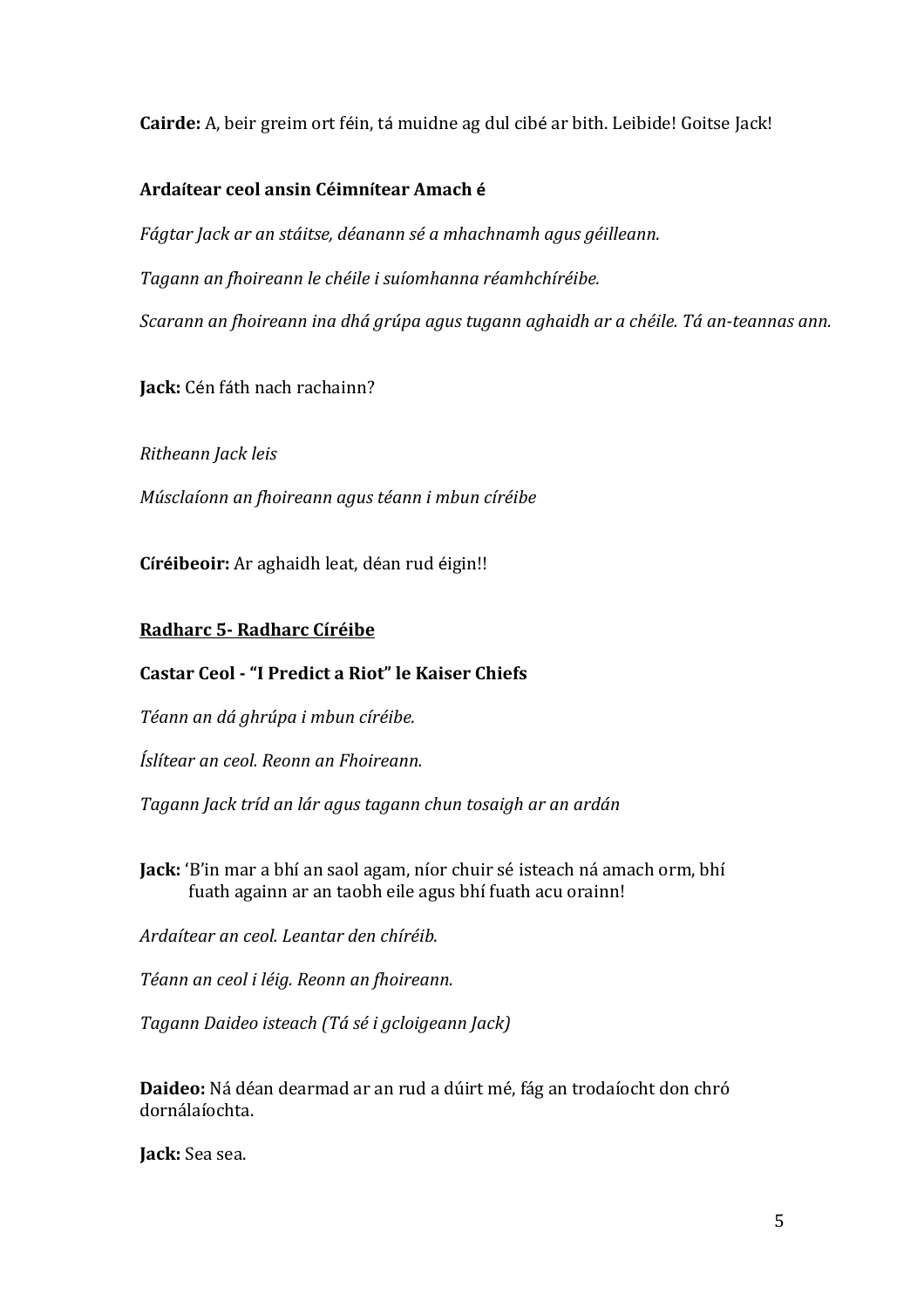**Daideo:** Ná lig síos mé mar a rinne do dhaid.

**Jack:** Bhí mo dhaid ina bhómán.

*Tagann Daid agus Mam Jack isteach*

**Daid:** *(Le Jack)* Níl ionat ach scraiste, 'dom canna eile.

**Mam:** Dúirt mé leat gan a bheith ag ól sa teach.

**Daid:** Éist do bhéal a bhean.

*Téann Mam agus Daid ag argóint lena chéile. Tagann Jack Óg isteach sa Lár eatarthu agus Jack ina dhiaidh.*

**Jack:** Hé, éirígí as! Bhí níos mó ná an t-ólachán i gceist; bhí mo dhaid ag dul do na drugaí chomh maith... nó gur tháinig na péas.

Tagann na péas agus tógann siad an daid ar shiúl, leanann an chíréib ar aghaidh.

*Tá argóint ag Jack agus Mam ar an ghuthán lena chéile.*

**Jack:** 'Mham, tá airgead de dhíth orm don turas seo; Níl mé ag iarraidh ceist a chur ar Dhaideo arís.

**Mam:** Ach nach sin a bhfuil de mhaith ann.

**Jack:** 'Mham, 'mham? An bhfuil a dhath ann don tae? Tá ocras orm.

**Mam:** Déan féin é. Éist, tá mise gnóthach, tá mise ar shiúl.

**Jack:** 'Mham! 'Mham!

Fanann an fhoireann sa reo círéibe. Mar shiombail den trioblóid ina chroí *agus ina cheann….agus ar na sráideanna.*

*Réabann triúr cairde chun tosaigh agus tagann ionsar Jack.*

**Cara 1:** Haigh Jack, cad é atá cearr?

**Cara 2:** Tá a fhios againn cad é atá cearr.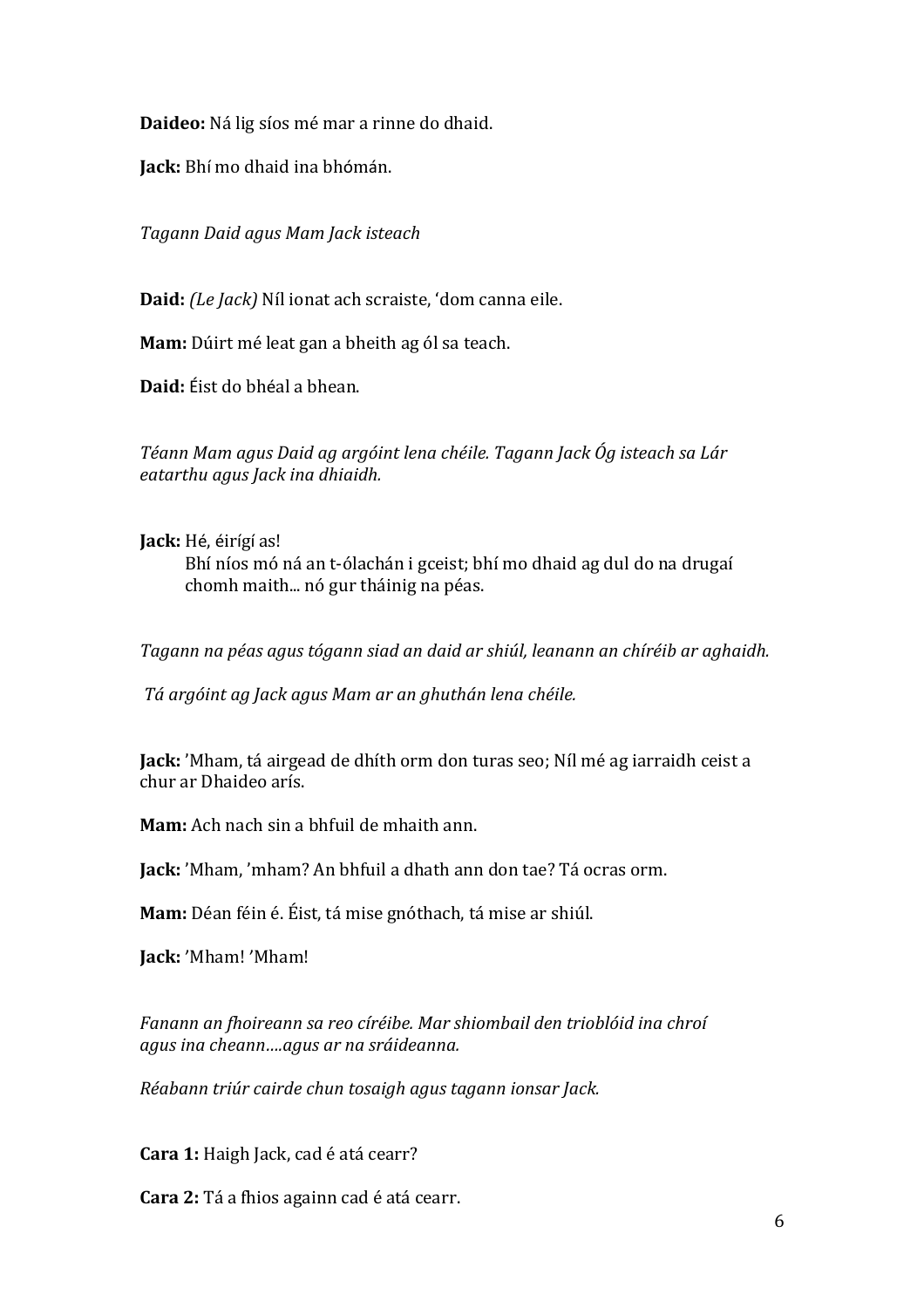**Cara 3:** Do mham arís, an ea?

**Jack:** Is cuma sa tsioc léi.

Cara 3: Goitse, cibé. Rachaidh muid i mbun círéibe leis an chuid eile.

**Cara 2:** Aidhe. Goitse

**Jack:** Ní rachaidh, dúirt mé leis nach ndéanfainn é.

Téann na cairde ag argóint le Jack, bhí siad fada géar leis ag iarraidh tabhairt air dul agus a bheith leo agus sa deireadh géilleann Jack agus téann leis an drong.

*Ardaítear an ceol ("I predict a riot")* agus téann an fhoireann i mbun círéibe arís.

*Tógann Jack cloch, cluineann a Dhaideo ina chloigeann.*

**Daideo:** Ná déan é.

*Síneann a Dhaideo lámh amach go mbeireann ar sciathán Jack.*

Daideo: Ná déan é Jack. Ná déan...

*Maisíocht fuaime íseal dróin.*

*Scaoileann Jack greim a Dhaideo agus caitheann an chloch go mbuaileann duine* 

*de na círéibeoirí. Téann an fhoireann i mbun círéibe arís*

## **Radharc 6 Téann na círéibeoirí i gcomhar le chéile agus iompaíonn in éadan an otharchairr**

*Measctar fuaimeanna otharcharranna agus innill dóiteáin leis an cheol.* 

*Tugann an fhoireann a n-aghaidh chun tosaigh anois i gcomhar in* 

*éadan 'namhaid' difriúil.*

**Círéibeoir 1:** Bhí fuath againn orthu siúd!

**Círéibeoir 2:** Ba mhó an fuath a bhí againne oraibhse!

**Círéibeoir 3:** Ach tá rud amháin a raibh níos mó fuatha againn air ná ar a chéile...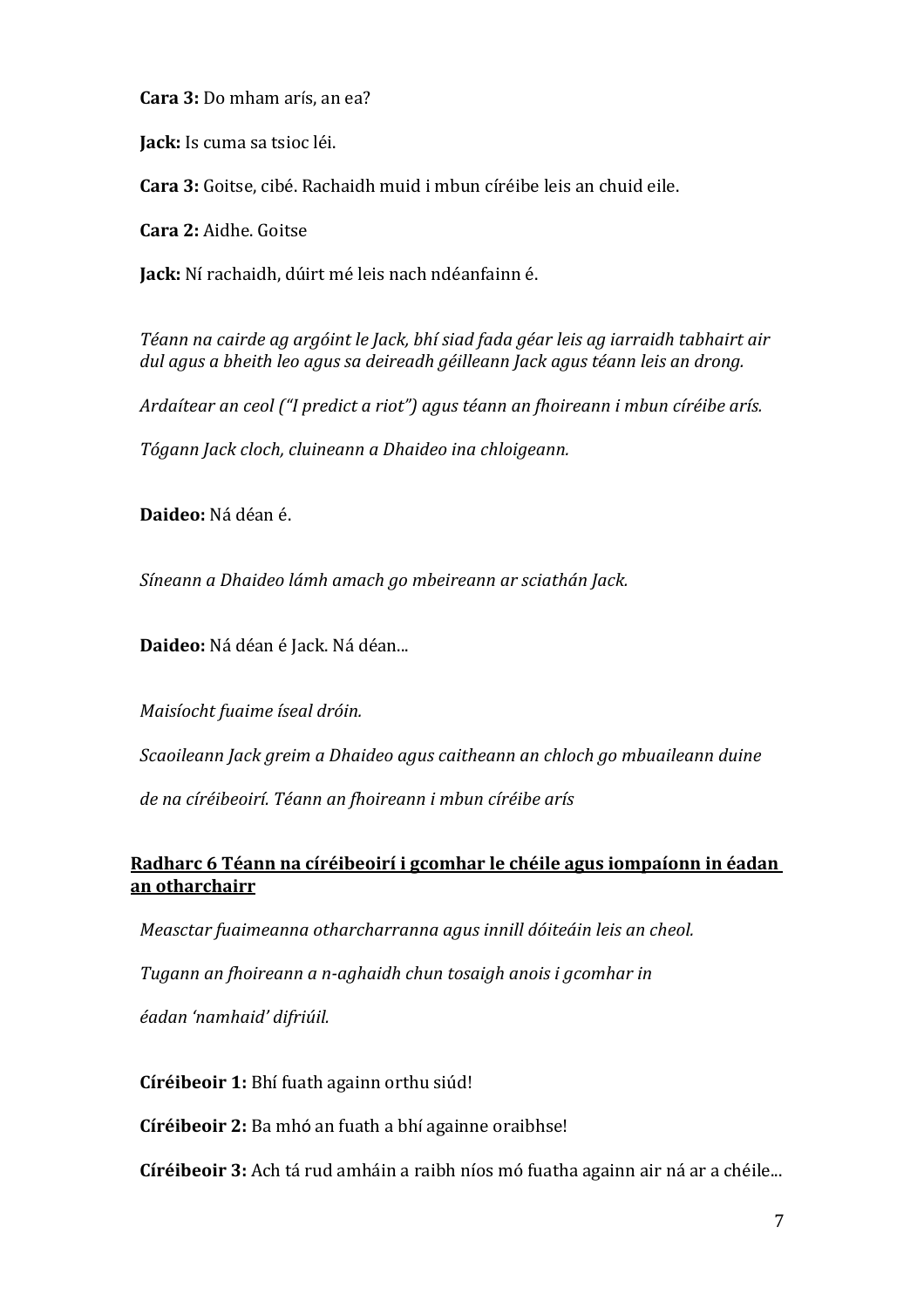**Círéibeoir 4:** Na Péas!

**Círéibeoir 5:** Innill dóiteáin!

**Jack:** Ar chúis éigin, níl a fhios agam cad chuige...

**Círéibeoir 6: ... Otharcharranna!** 

*Tosaíonn an fhoireann ag scairteadh agus ag béicíl agus ag caitheamh cloch srl.* 

*Céimnítear an ceol amach faoi thorann ard otharchairr. Mallghluaiseacht agus cloch á cur i lámh Jack ag cailín. Déanann Jack machnamh, ansin caitheann an chloch. Téann fuaim an otharchairr i léig agus tosaíonn an fhoireann ag liúireach.*

Téann fuaim an bhonnáin i léig go n-iompaíonn ina fuaim de ghuthán ag *bípeáil i dton gafa.*

## **Radharc 7 Daideo ar an Urlár**

*Imíonn an fhoireann as amharc de réir a chéile go nochtar Daideo ina luí ar an talamh,* 

guthán ina lámh. Iompaíonn an ton gafa ina mhonaton 'bainte den chrúca'.

*Ritheann Jack chuig a Dhaideo.*

**Jack:** 'Dhaideo! 'Dhaideo!

*Tost.*

**1ú Duine:** Daideo Jack a bhí ag fanacht ar an otharcharr.

**2ú Duine:** Ach theip air fáil a fhad leis.

**Jack:** Mar... Stop mise an t-otharcharr.

## **Radharc 8 Gluaiseacht Mhothúchánach agus Daideo ag fáil Bháis**

**Castar ceol-** "The Reason" le Hoobastank

*Damhsa a Chéimniú isteach*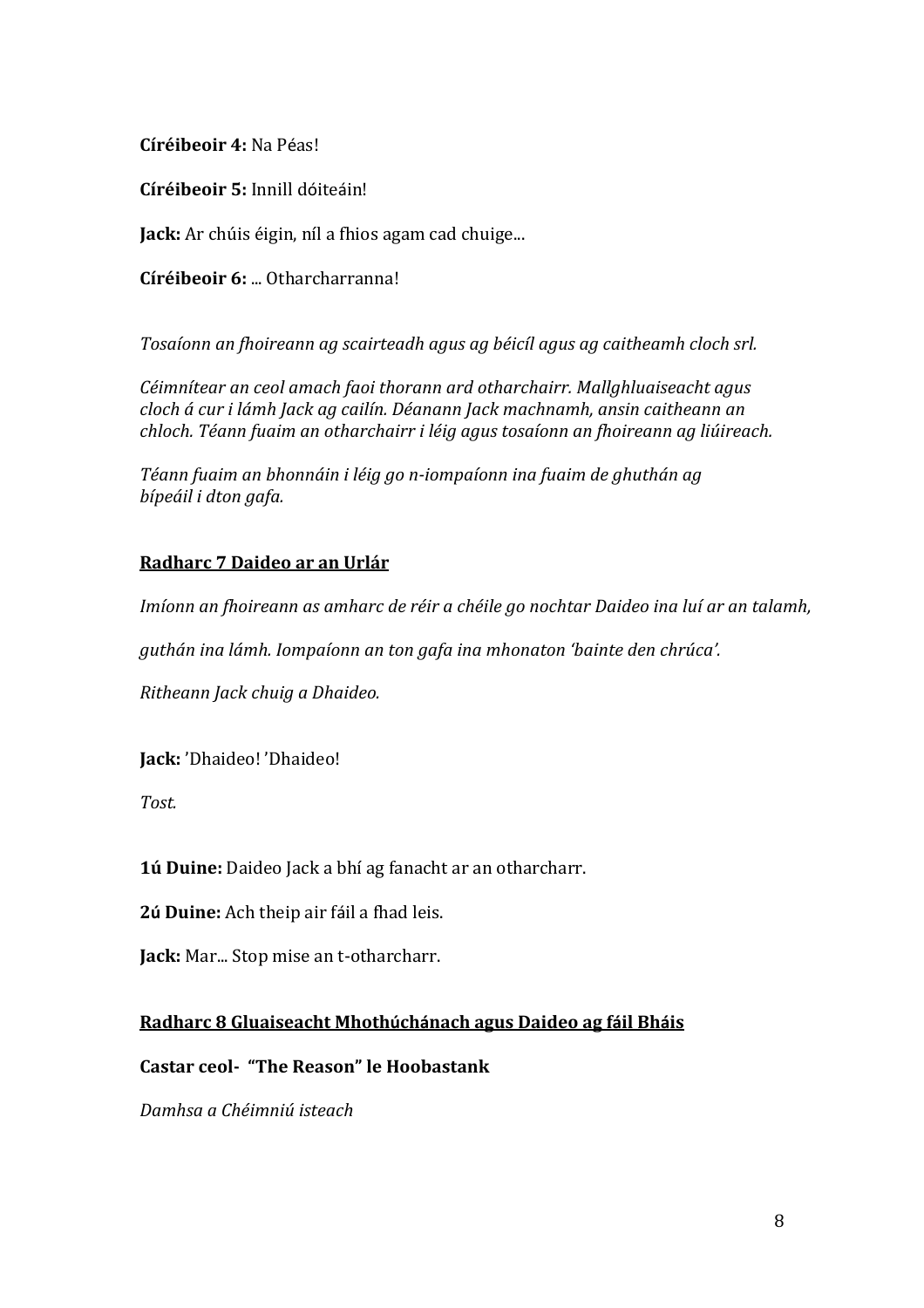*Dreas gluaiseachta atmaisféarach agus mothúchánach. Spreagtar an fhoireann le córagrafaíocht dá gcuid féin a dhéanamh.*

*(Nótaí – sa léiriúchán bhunaidh - tógtar Jack chun tosaigh de ghreim a sciathán*  agus a sciatháin chun tosaigh aige. Tá an fhoireann ina bpéirí, iad scaipthe ar fud *an ardáin. Titeann siad go talamh. Tugann siad barróg dá chéile agus scaoileann saor. Is é an smaoineamh atá taobh thiar de ná gur caillteanas, grá, greim a choinneáil, fearg agus aiféala atá i gceist. Críochnaíonn an radharc leis an fhoireann ina seasamh os comhair Dhaideo agus de réir mar a théann siad síos ar a nglúine, feiceann Jack é ach ní thig leis briseadh tríd.)*

## **Radharc 9 Gabhtar Jack**

*Máirseálann beirt Phóilíní agus fuaim dróin íseal le cloisteáil.*

**Na Péas:** Jack Campbell, tá muid do do ghabháil ar amhras faoi dhúnorgain…do dhaideo féin.

*Téann an DRÓN i léig.*

**1ú Duine:** Tugadh Jack chuig ionad d'ógchiontóirí, go ceann dhá bhliain.

**Jack:** Bhí níos mó tuillte agam!

## **Radharc 10 Ionad d'Ógchiontóirí**

*Máirseálann an fhoireann agus déanann siad dhá líne, rud a léiríonn dolúbthacht* an phríosúin. Tugann na hoifigigh Jack isteach agus cuirtear sa líne é.

## **Radharc 11 Scaoiltear Saor Jack**

**Jack:** Nuair a scaoileadh saor mé ní riabh aon áit agam le dul. Ní raibh mo Mham do m'iarraidh, mar sin dar liom go mbainfinn triail as mo Dhaid.

#### **Radharc 12 Tugann Jack cuairt ar a Dhaid sa Phríosún**

*Cuireann beirt gharda príosúin dhá chathaoir ar an ardán.*

Jack: Haigh 'Dhaid

**Daid:** Heileo a mhic.

**Jack:** Aon scéal faoi cá huair a bheidh tú ag fáil amach?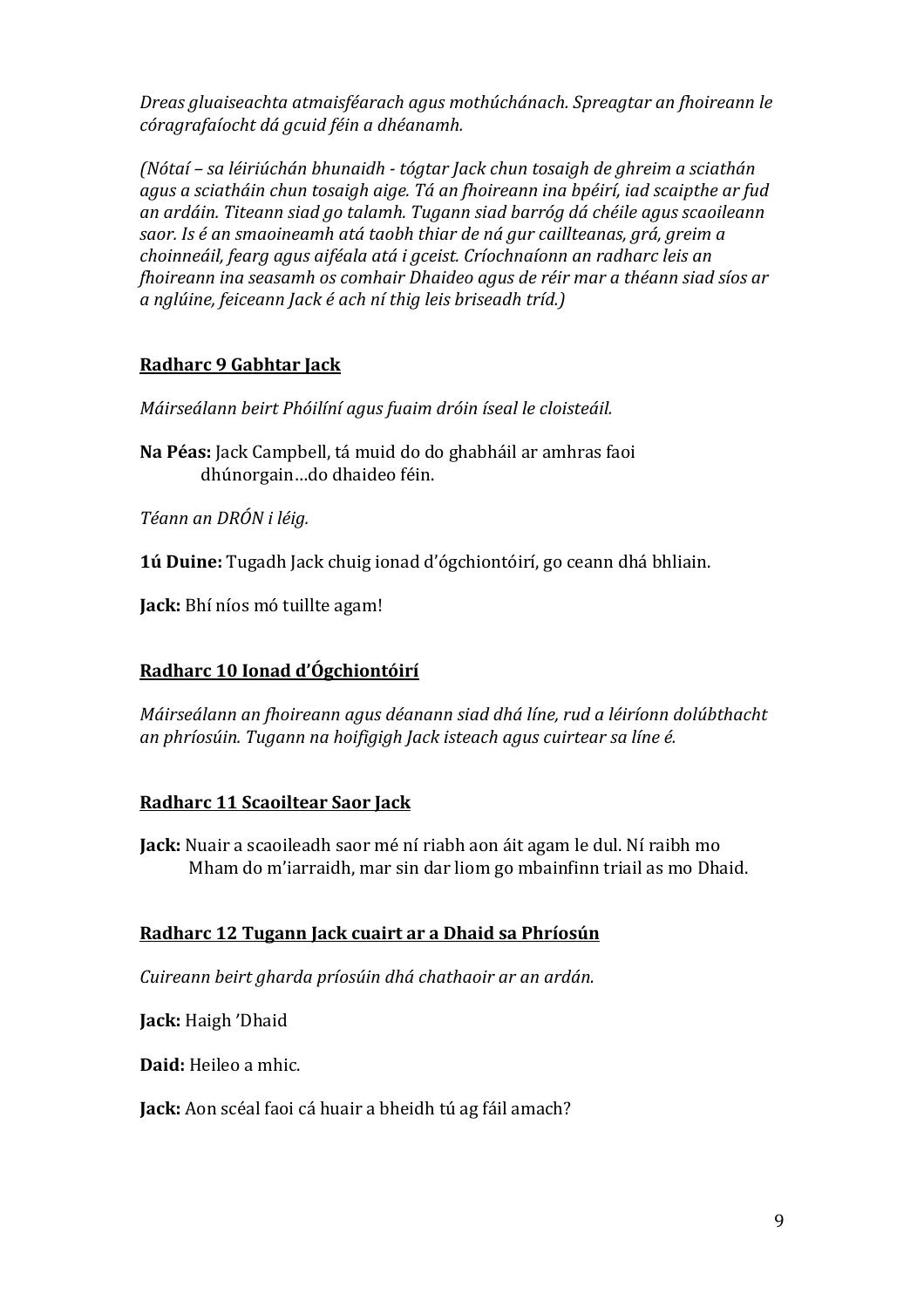**Daid:** Tamall fada go fóill. Éist, an bhfuil aon - tá a fhios agat - agat?

**Jack:** Aon cad é?

**Daid:** Airgead.

**Jack:** Sin an t-aon fháth a raibh tú do m'iarraidh?

**Daid:** Mar a dúirt mé níl ionat ach scraiste.

*Éiríonn Daid ina sheasamh agus siúlann ar shiúl. Claonann garda príosúin an chathaoir agus titeann Jack di. Tá fearg ar Jack.*

## **Radharc 13 Tá Fearg ar Jack**

## Castar ceol: "Standing In The Way of Control" le Gossip

*Seicheamh Trodaíochta – Téann Jack ag troid cuid mhór ag úsáid teicnící comhraic stáitse.*

**Jack:** Bhí fearg orm! Ní thiocfadh liom í a chur díom.

*Tagann an fhoireann chun tosaigh go mbrúnn Jack síos agus á smachtú.*

**Jack:** Bhí mé ó smacht, amhail is go raibh mé ar foluain.

*Ardaíonn an fhoireann Jack thar a gcloigeann, ansin caitheann amach é.* 

**Jack:** Ní raibh aon ábhar dóchais ann.

*Filleann an fhoireann a lámha ar a chéile.*

*Tagann JC chun tosaigh.*

**Jack:** Éist, más trodaíocht atá ar d'intinn, tá mise réidh leat.

**IC:** Tar liomsa.

**Jack:** Ní rachaidh ná é.

**JC:** Goitse.